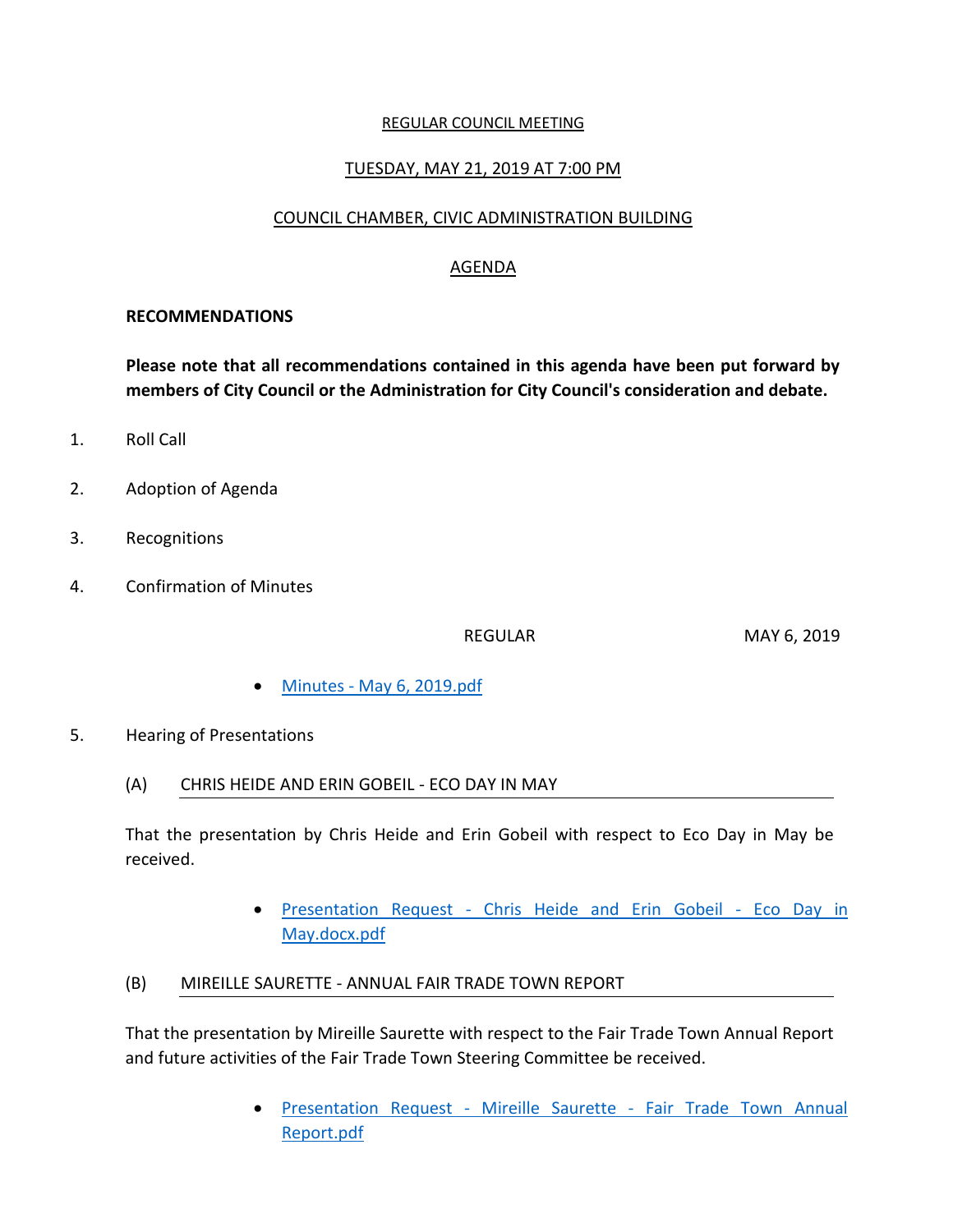# (C) LOIS MACDONALD, WESTMAN IMMIGRANT SERVICES - PROGRAMS AND SERVICES FOR **NEWCOMERS**

That the presentation by Lois MacDonald of Westman Immigrant Services with respect to the programs and services provided to newcomers be received.

- Presentation Request [Lois MacDonald, Westman Immigrant Services.pdf](https://paperlesscouncil.brandon.ca/attachments/A_2019/HOP_WKNJDSZSHDBQKUVXGDLPZQWFUTJAJZBXVRNKLYSWKPQPWTVHWZH_Presentation%20Request%20-%20Lois%20MacDonald,%20Westman%20Immigrant%20Services.pdf)
- 6. Community Comments/Feedback

The public is invited to come forward to the podium to ask questions on any item appearing on the agenda for this evening's meeting. A total of 15 minutes will be allowed for this question period.

- 7. Hearing of Delegations
- 8. Public Hearings
	- (A) BY-LAW NO. 7240 TO CLOSE THE EAST/WEST LANE LOCATED NORTH OF BRAECREST DRIVE AND SOUTH OF SWANSON AVENUE BETWEEN LARK AND BLUEBIRD STREETS

That the Public Hearing to close and convey the east/west lane located north of Braecrest Drive and south of Swanson Avenue between Lark and Bluebird Streets (Block 4, Plan 1120 BLTO) be concluded.

- PH By-law No. 7240 [Lane Closure north of Braecrest Drive and South of](https://paperlesscouncil.brandon.ca/attachments/A_2019/PUB_QDKOPPKFZBYLNJPRNGSUQDGQMORZYPRILPSSGNETWSHEZRBMIEJ_PH%20-%20By-law%20No.%207240%20-%20Lane%20Closure%20north%20of%20Braecrest%20Drive%20and%20South%20of%20Swanson%20Ave.pdf)  [Swanson Ave.pdf](https://paperlesscouncil.brandon.ca/attachments/A_2019/PUB_QDKOPPKFZBYLNJPRNGSUQDGQMORZYPRILPSSGNETWSHEZRBMIEJ_PH%20-%20By-law%20No.%207240%20-%20Lane%20Closure%20north%20of%20Braecrest%20Drive%20and%20South%20of%20Swanson%20Ave.pdf)
- 9. Communications & Petitions

## 10. Committee Reports

- (A) POVERTY COMMITTEE VERBAL VERBAL MAY 21, 2019
- (B) AGE FRIENDLY COMMITTEE VERBAL MAY 21, 2019
- 11. Enquiries
- 12. Announcements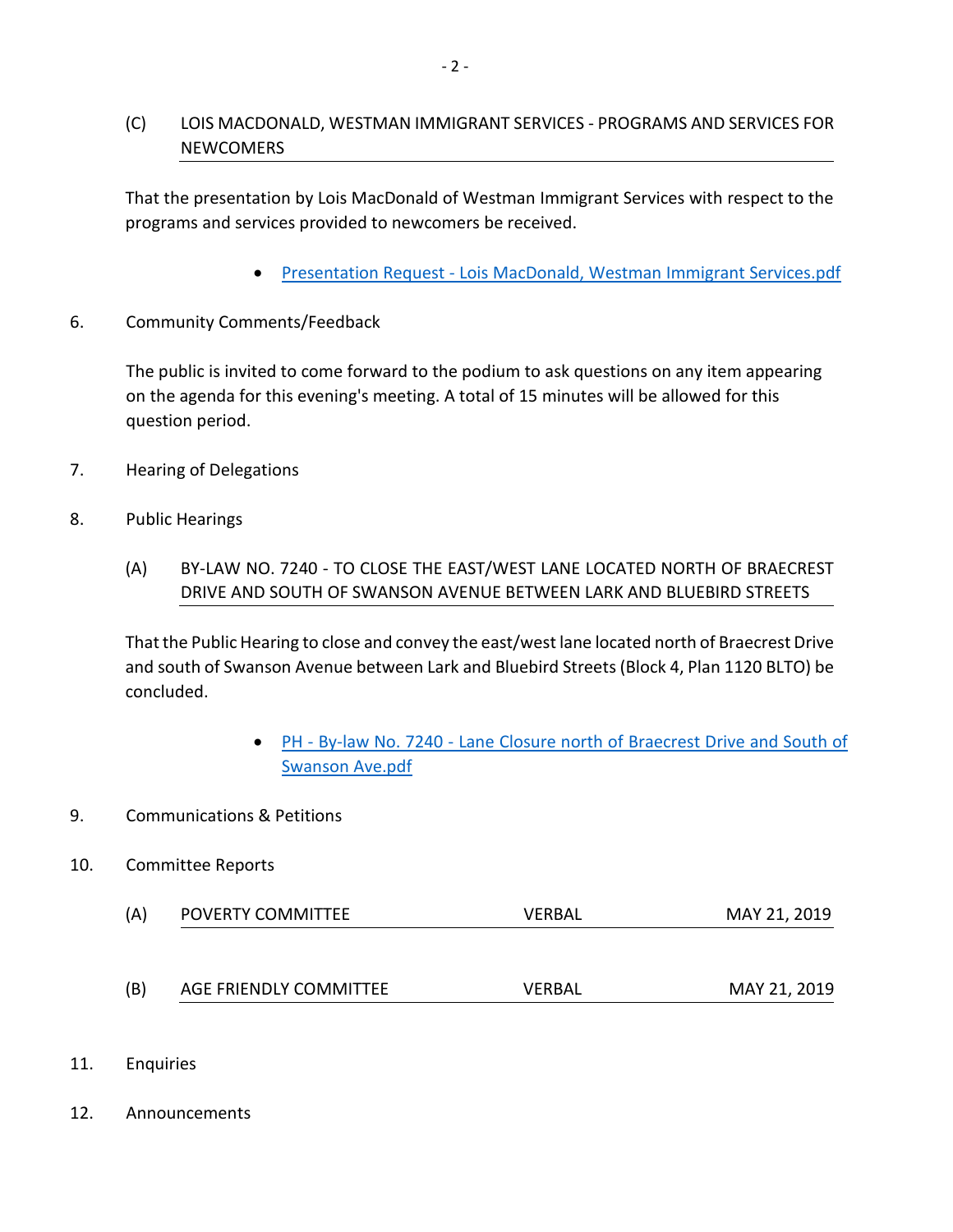13. General Business

### (A) CITIZEN APPOINTMENTS TO BRANDON URBAN ABORIGINAL PEOPLES' COUNCIL

That the following citizens be and are hereby appointed to the Brandon Urban Aboriginal Peoples' Council with a term of office to commence immediately and expire December 31, 2019:

 Jeannine Pelletier Susan Dupuis

That the following citizens be and are hereby appointed to the Brandon Urban Aboriginal Peoples' Council with a term of office to commence immediately and expire December 31, 2020:

 Catherine Arnold Flora Strong

[Citizen Appointments to BUAPC.pdf](https://paperlesscouncil.brandon.ca/attachments/A_2019/GEN_ZISXIMHDFHXVBHRAJKSUJMLSSQIYPUKNEEIGRDEDEHRMENAJQSX_Citizen%20Appointments%20to%20BUAPC.pdf)

### (B) AIRPORT PARKING LOT DEVELOPMENT FUNDING SOURCE

That the funding source for the balance of the Airport Parking Lot Development Phase 2 project in the amount of \$40,000, be amended with the funds to be expended from the Airport Reserve rather than the Airport Improvement Reserve.

[Airport Parking Lot Development Funding Source.pdf](https://paperlesscouncil.brandon.ca/attachments/A_2019/GEN_TYNERCCITICWDNZHVAGDOYMVCFPDAILDIWNCUZJVTZDSVMSLZGM_Airport%20Parking%20Lot%20Development%20Funding%20Source.pdf)

### 14. By-Laws

# NO. 7229 TO BORROW FUNDS FOR THE CHEMICAL BUILDING AT THE WATER TREATMENT PLANT AMENDMENT, 2ND AND 3RD READINGS

That By-law No. 7229 to provide for the expenditure of borrowing of funds for the purpose of constructing a chemical building at the Water Treatment Plant be amended by:

(a) adding the following as the third Whereas clause:

"AND WHEREAS the estimated total cost of the Chemical Building Project is \$20,461,740.00 with secured funding from the Federal Government's Clean Water and Wastewater Fund in the amount of \$2,230,870.00 and from the City of Brandon's Water Distribution Reserve Fund in the amount of \$2,230,700";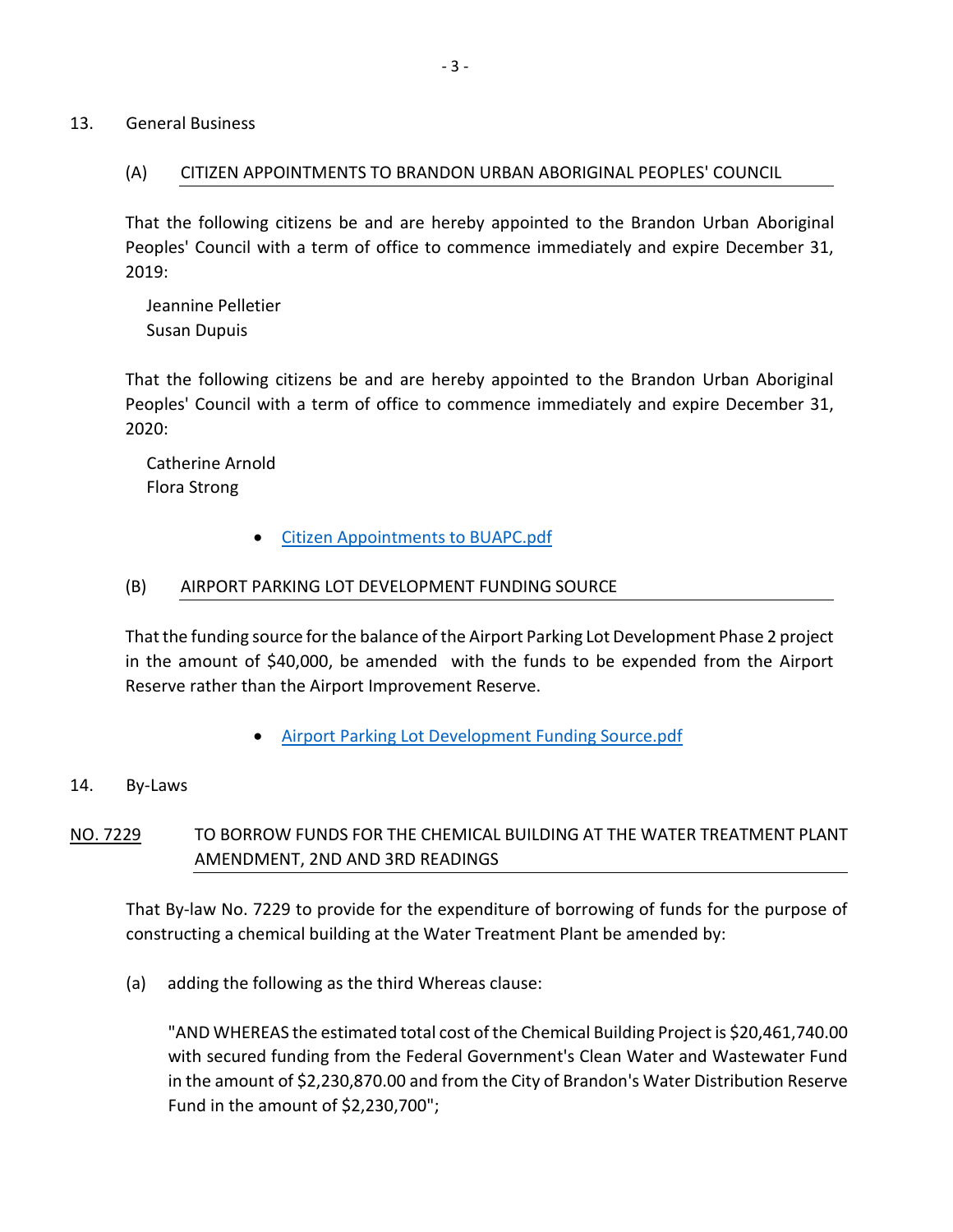- (b) deleting the sixth Whereas clause in its entirety;
- (c) deleting in Clause 3 the words: "shall not exceed Sixteen Million Dollars (\$16,000,000.00)" and substituting therefor the words: "and shall be payable at the Bank of Montreal in Brandon or at the principal office of the Bank in one of the Cities of Winnipeg, Toronto, Montreal or Vancouver, Canada at the holder's option, and shall be dated the 30th day of June 2019."
- (d) by deleting in Clause 4 the words: "as well as the Public Utilities Board";
- (e) by adding in Clause 6, the words: "on all City of Brandon water utility customers" immediately after the word: "rates", and adding the words: "The water utility rate surcharge is subject to approval from the Public Utilities Board" to the end of the clause;
- (f) by adding the following as Clause 8:

"That this Chemical Building Project is conditional upon receiving approval from the Public Utilities Board to recover the annual debt payments (principal and interest) related to this borrowing through a surcharge per cubic meter on water utility rates."; and

(g) by deleting in Schedule A to the by-law the words: "June 30, 2020" and substituting therefor the words: "June 30, 2019".

That the by-law, as amended, be read a second time.

That the by-law be read a third and final time.

- By-law No. 7229 [Borrow funds for Chemical Building at Water Treatment](https://paperlesscouncil.brandon.ca/attachments/A_2019/BYL_ZMTZXMIOKOGNGZNKGFELABWHSPTNFJNZQWSDUNMQPYCICINVMCL_By-law%20No.%207229%20-%20Borrow%20funds%20for%20Chemical%20Building%20at%20Water%20Treatment%20Plant.pdf)  [Plant.pdf](https://paperlesscouncil.brandon.ca/attachments/A_2019/BYL_ZMTZXMIOKOGNGZNKGFELABWHSPTNFJNZQWSDUNMQPYCICINVMCL_By-law%20No.%207229%20-%20Borrow%20funds%20for%20Chemical%20Building%20at%20Water%20Treatment%20Plant.pdf)
- NO. 7240 TO CLOSE AND CONVEY THE EAST/WEST LANE LOCATED NORTH OF BRAECREST DRIVE AND SOUTH OF SWANSON AVENUE BETWEEN LARK AND BLUEBIRD STREETS IN BLOCK 4, PLAN 1120 BLTO 2ND AND 3RD READINGS

That By-law No. 7240 to close and convey the east/west lane located north of Braecrest Drive and south of Swanson Avenue between Lark and Bluebird Streets in Block 4, Plan 1120 BLTO be read a second time.

That the by-law be read a third and final time.